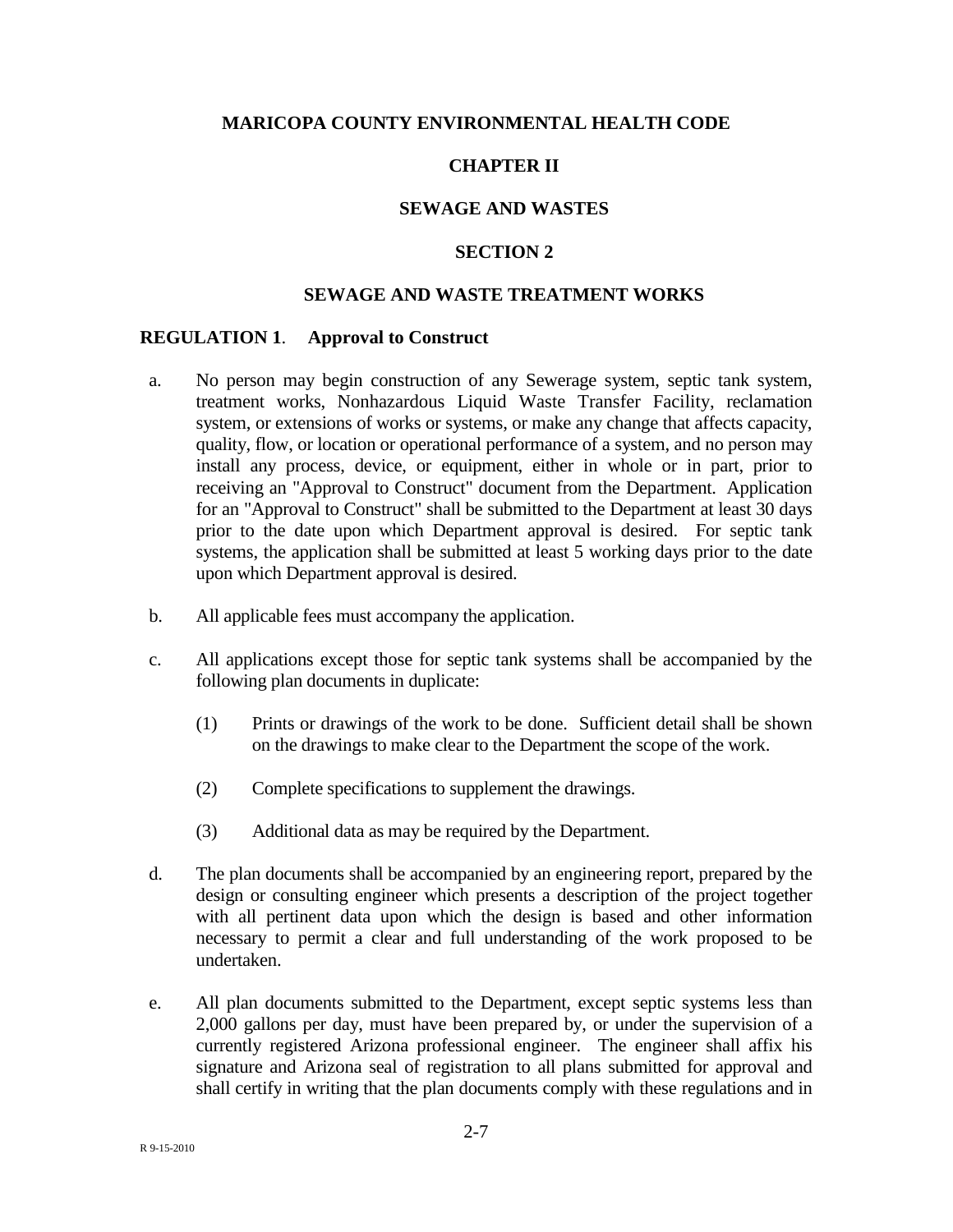principle with the criteria contained in the Engineering Bulletins. A non-registrant may design a wastewater treatment plant, or extensions, additions, modifications or revisions, or extensions to collection systems, if the total cost value of such construction does not exceed twelve thousand five hundred dollars, as cost estimate for material and labor shall be submitted with plan documents.

- f. Plans and specifications submitted to the Department will be reviewed and, if found satisfactory, the Department will issue an "Approval to Construct". If construction has not substantially started within one year after the date of issuance of the "Approval to Construct", or if there is a halt in construction of more than one year, or if construction is not completed within three years after the date of issuance, the "Approval to Construct" will be void, unless an extension of time has been granted in writing by the Department.
- g. All work shall conform to the approved plans and specifications. Should it be necessary or desirable to make any change in the design that will affect the capacity or sanitary features of the proposed work, revised plans and specifications, together with a written statement of the reasons for such change, shall be submitted to the Department for review, and approval shall be obtained in writing before the work affected by the change is undertaken. Structural changes**,**  maintenance repairs, or minor revisions not affecting capacity, quality, flow, location, or operation are allowed during construction without further approval. A set of "as-built" drawings showing all changes made during construction shall be filed with the Department upon completion of the project as part of the required Approval of Construction package.
- h. A sewage system owner shall notify the Department of the date when construction will begin on the sewage system, or of any change made which will affect capacity, quality, flow or operational performance of a sewage system, authorized by an "Approval to Construct", and of the date when installation of any process, device, or equipment authorized by an "Approval to Construct" will begin. Notification of completion of construction shall be given to the Department at least ten working days prior to the expected completion date to permit the scheduling of a final inspection. For a septic tank system, the notification shall be given at least five working days prior to the expected completion date.
- i. The Department shall not issue approval for any sewerage system or waste and/or sewage treatment works which is not in conformance with the certified water quality management plan and facility plan that prescribes a particular sewerage system and waste and/or sewage treatment work configuration for sewage management by a designated management agency within a service area. If no facility plan is applicable, the certified water quality management plan shall be utilized by the Department to determine conformance.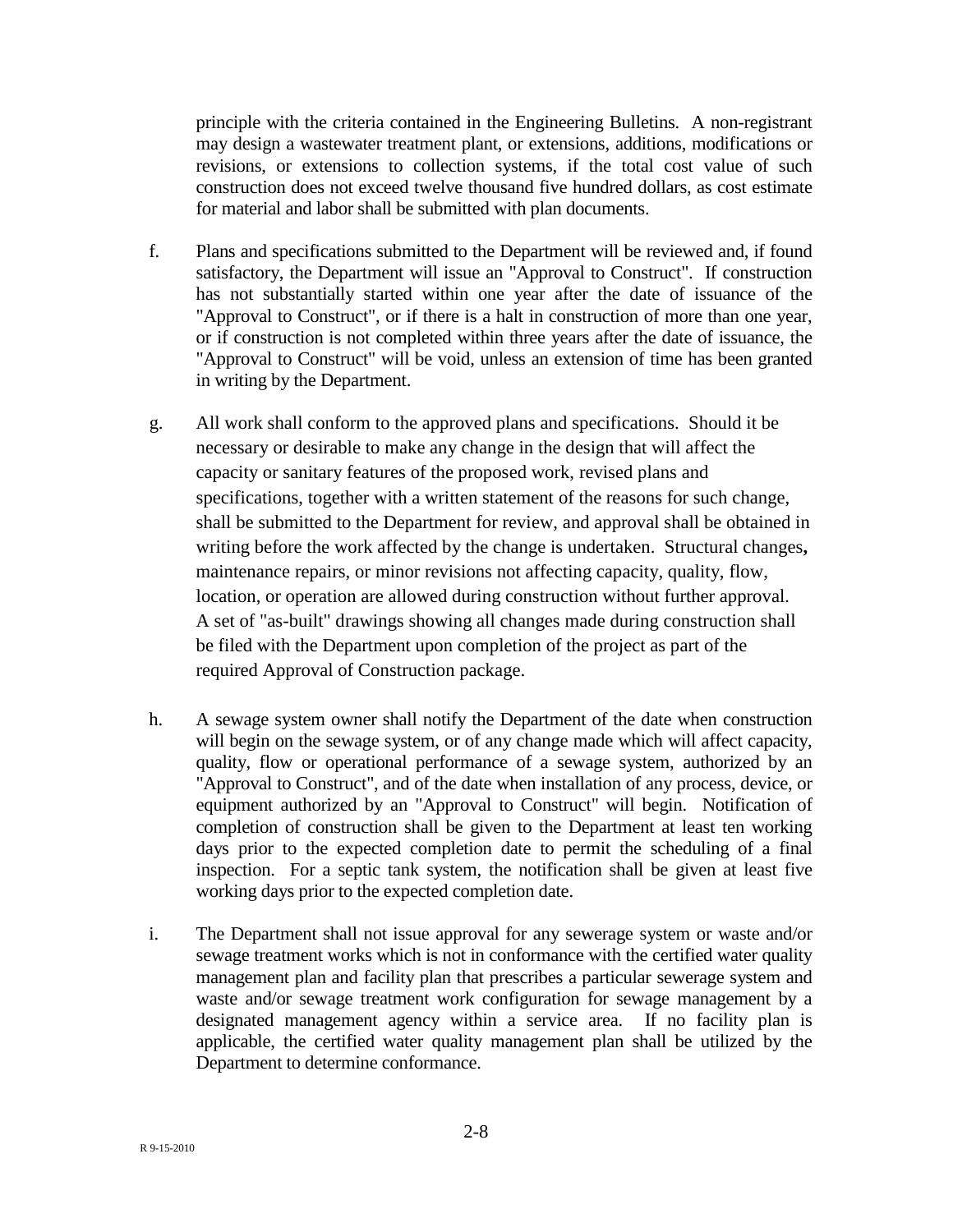j. The Department may issue an approval for a sewerage system or waste and/or sewage treatment works which is consistent with general plans prepared for an area when no sewerage system and waste and/or sewage treatment works configuration is prescribed in the certified water quality management plan. The Department shall confer with both the designated water quality planning agency for the area and the responsible and impacted governmental units to determine consistency with the general plans.

# **REGULATION 2. Final Approval of Construction**

- **a.** The Department must have approved construction prior to initial operation of any system approved for construction under Regulation 1 of this Section, except septic tank systems as specified in this regulation, or if interim Approval has been issued by the Department.
- **b.** The following requirements shall be satisfactorily met before an approval of construction will be issued by the Department on a newly constructed, altered, or expanded sewerage system or waste and/or sewage treatment works**,** including wastewater reclamation systems, but excluding septic tank systems.
	- (1) A final inspection has been completed:
		- (a) By the Department; or
		- (b) With the approval of the Department, by a Registered Engineer; or
		- (c) With the Approval of the Department, by a registered landscape architect for reclaimed water distribution systems.
	- (2) An Operator, certified by the State of Arizona pursuant to A.A.C. R18-5- 105, is employed to operate the Sewerage system or waste and/or Sewage Treatment Works pursuant to the General Requirements in A.A.C. R18-5- 104 and in compliance with Chapter II, Section 9 of this Code.
	- (3) An Operation and Maintenance manual is submitted to and approved by the Department for newly constructed, altered, or expanded Sewerage Systems (except municipal collection systems) or waste and/or Sewage Treatment Works, including Wastewater Reclamation Systems, new sewage treatment systems, or substantial modifications thereto.
	- 4) Construction generally conforms to the plans and specifications approved by the Department. A set of as-built drawings showing all changes made during construction shall be filed with the Department.
- c. Approval of septic tank systems is regulated under Section 8 of this Chapter.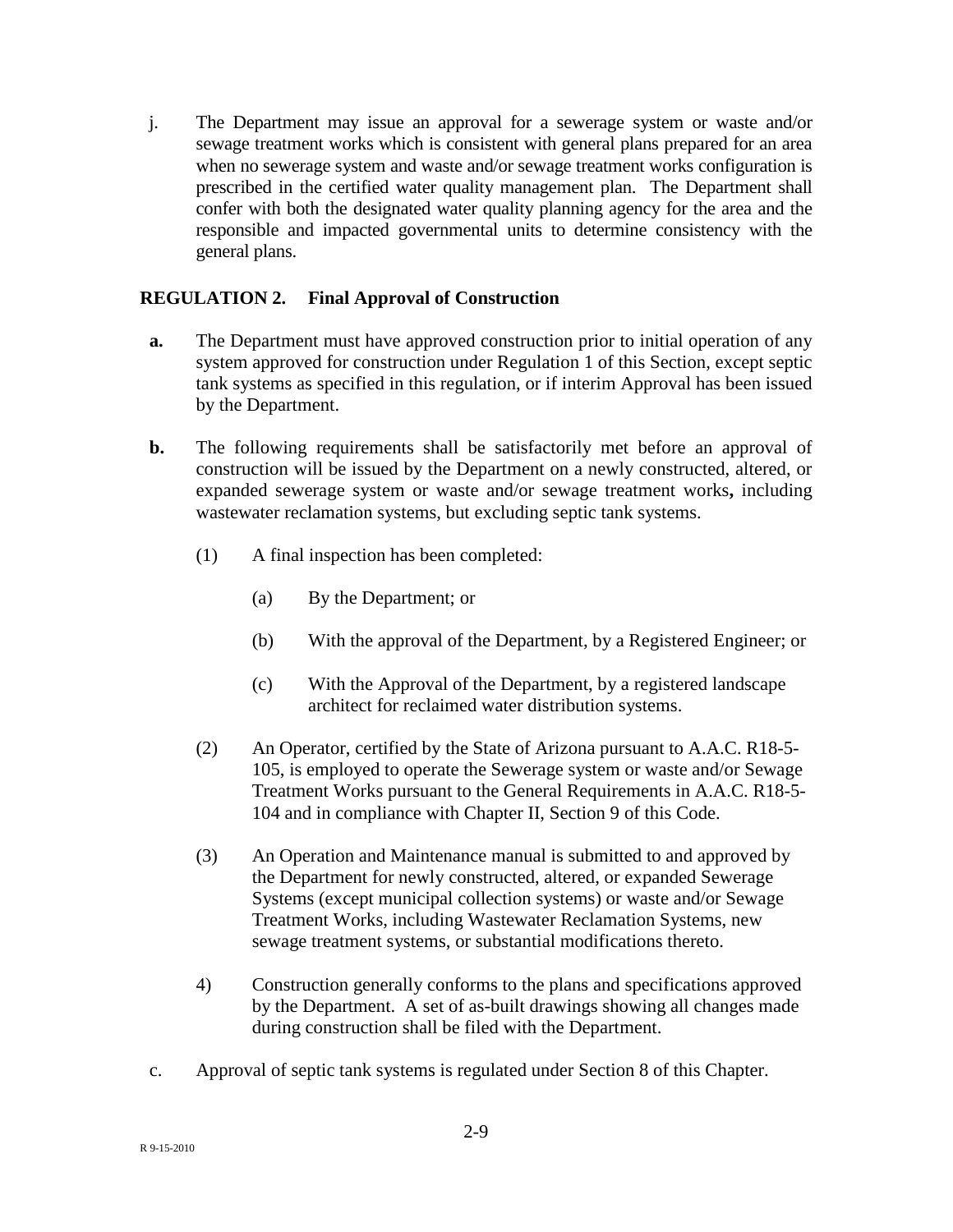## **REGULATION 3**. **General Considerations**

- a. All sewerage and disposal systems and waste treatment works shall conform to the applicable general provisions relating to sewerage and waste disposal, listed in Section 1 of this Chapter, and to the specific provisions of this section.
- b. Design, operation, and maintenance of sewerage systems shall be in general conformance with the criteria contained in Engineering Bulletin No. 11 and this Code.
- c. Preliminary plans. Design or consulting engineers should confer with the Department before proceeding with detailed designs of major waste treatment works. It is advisable to submit, for preliminary consideration, tentative plans containing a general description of the existing or proposed plant, works, or systems, or proposed changes therein.
- d. Tests and records. The owner or operator of each waste treatment works shall have equipment for and make such tests and keep such records as are necessary to assure efficient operation of the treatment works. Records of plant operation shall be transmitted to the Department monthly on forms approved by the Department and as it may specify.
- e. Operation. All sewage and industrial waste treatment works shall be operated at their highest practical efficiency at all times. If, after investigation by the Department it is determined that any treatment or disposal works is causing unsatisfactory conditions in the waters or stream course or on or under any land into which the effluent is discharged, or is otherwise interfering with the legitimate uses of such waters or lands or is creating a nuisance or a menace to public health, the owner shall make such changes in the plant or its operation as are necessary to produce satisfactory results. These changes shall be made within such time limits as are set by the Department.
- f. Inspection. Inspections of sewage and industrial waste treatment works and wastewater reclamation systems shall be made by personnel of the Department. Appropriate person or persons shall be notified of any unsatisfactory conditions with recommendations for corrections.
- g. Approval required. No sewage or industrial waste treatment effluents shall be reclaimed without written approval from the Department. The reclamation of sewage or industrial waste treatment effluents for irrigation of crops used for human consumption, watering of cattle, full body contact, or drinking purposes is prohibited. A.A.C. Title 18, Chapter, 11, Sections 301 through 309 govern reuse of waste treatment effluent.
- h. Bypassing of untreated sewage from sewage treatment systems is prohibited.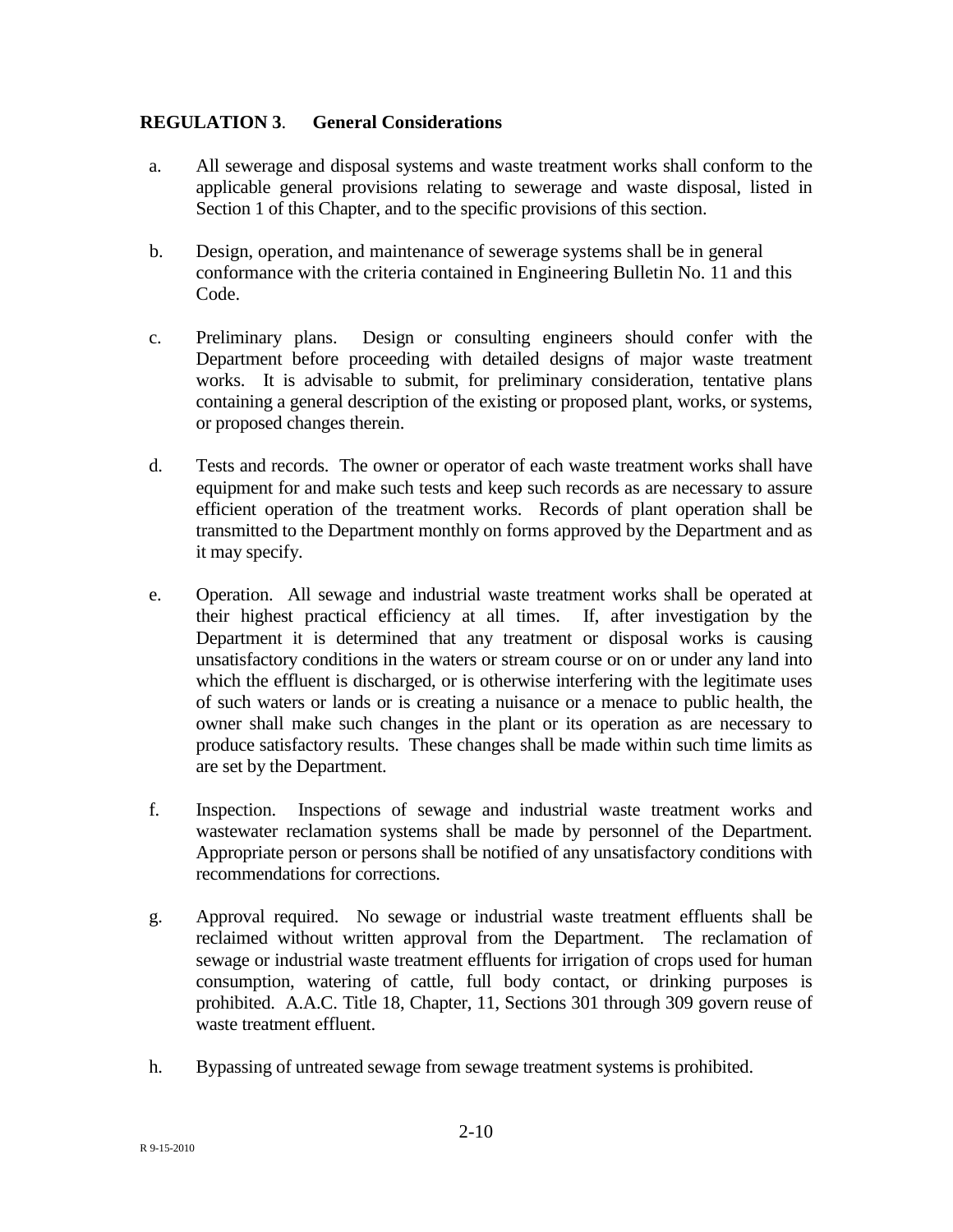## **REGULATION 4 Separation of Water, Reclaimed Wastewater and Sewer Lines**

- a. In order to protect potable water systems from possible contamination, a sewer or reclaimed wastewater line shall not:
	- (1) Be installed within six feet of either side of a water line and shall not be above, at the same level as, or less than two feet below the bottom of the water line, unless extra protection is provided. Extra protection shall consist of constructing the sewer line with mechanical joint ductile iron pipe or with slip-joint ductile iron pipe if joint restraint is provided or shall consist of encasing both the water and sewer lines in at least six inches of concrete.
	- (2) Under any circumstances, infringe upon an area which is within two feet of either side of or two feet above the water line.
- b. When unusual conditions, such as highway or bridge crossings, prevent a water line from being separated from sewer or reclaimed wastewater lines as required by subsection a above, the Department shall review and may approve requests for authorization to use alternate construction techniques, materials, and joints on a case-by-case basis. Requests for Approval of alternate construction techniques, materials, and joints shall be made in compliance with A.A.C. R18-9-A312.G.
- c. No water line shall pass through, or come into contact with any part of a sewer manhole. The minimum horizontal separation between water lines and sewer manholes shall be six feet, measured from the center of the manhole.
- d. The minimum separation between force mains or pressure sewers and water lines shall be two feet vertically and six feet horizontally under all conditions. Where a sewer force main crosses above, or less than six feet below, a water line, the sewer line shall be encased in at least six inches of concrete for 10 feet on either side of the water line.
- e. Sewer lines (gravity, pressure, force) shall be kept a minimum of 50 feet from drinking water wells, unless the following conditions are met:
	- (l) Gravity sewers, pressure tested in place to 50 psi without excessive leakage, may be used at distances greater than 20 feet from drinking water wells.
	- (2) Sewage force mains and pressure sewers, pressure tested in place to 150 psi without excessive leakage, may be used at distances greater than 20 feet from drinking water wells.
- f. No septic tank/disposal field system shall be constructed within 100 feet of a drinking water well.
- g. All distances are measured horizontally from the outside of the pipelines.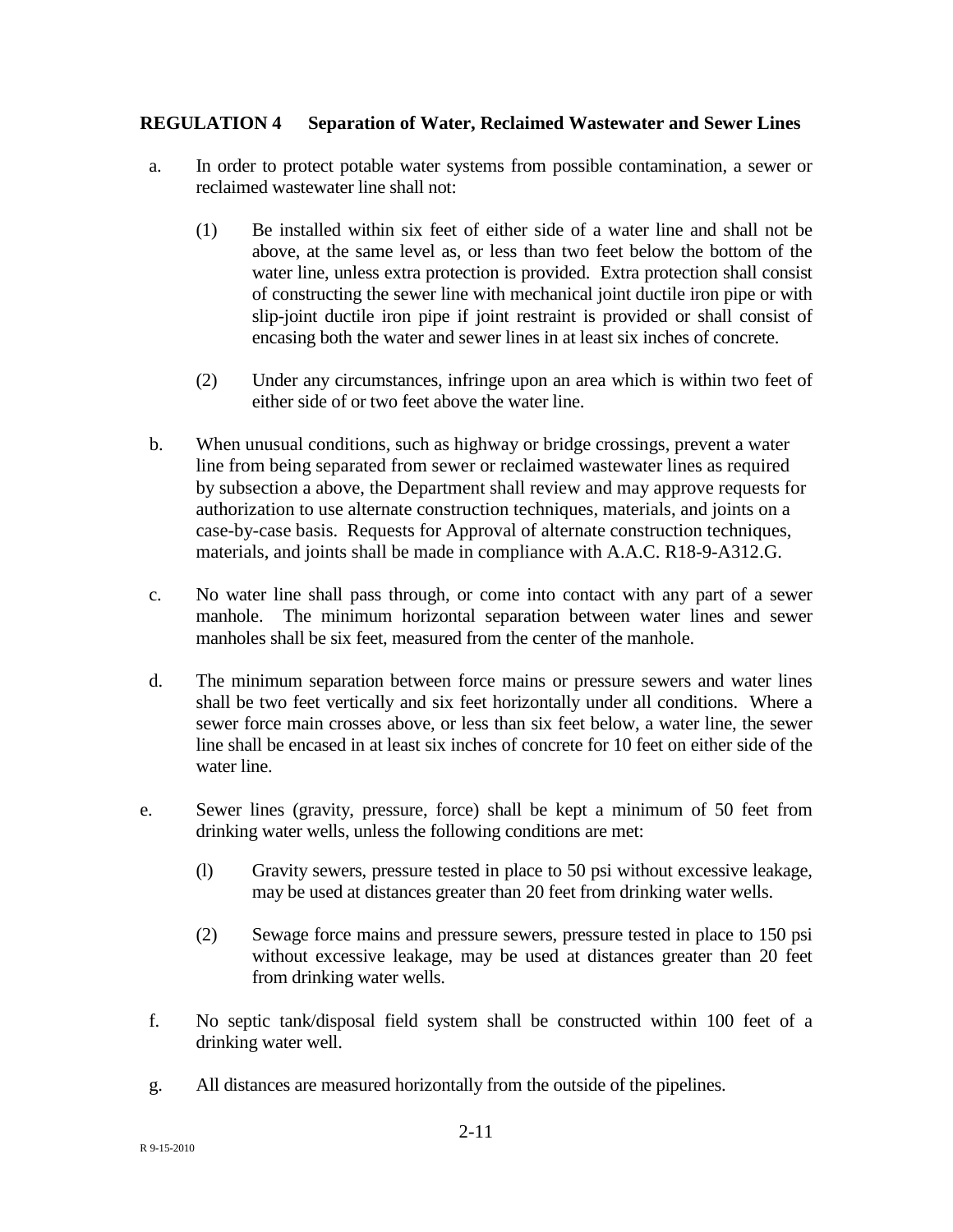- h. Pipelines conveying a higher quality of water shall be located above pipelines conveying a lower quality of water. That is, potable water lines shall be installed above non-potable sewer lines, which shall be installed above reclaimed wastewater lines and reclaimed wastewater lines shall be installed above sewer lines. The decreasing quality order of pipeline is: potable water lines, non-potable water lines, reclaimed water lines, and sewer lines.
- i. For the purpose of establishing separation when reclaimed wastewater lines are installed adjacent to potable water lines, the reclaimed wastewater system shall be considered a sewer.
- j. For the purpose of establishing separation when reclaimed wastewater lines are installed adjacent to sewer lines, the reclaimed wastewater system shall be considered potable water.
- k. Horizontal and vertical separations between potable water**,** non-potable water, reclaimed wastewater lines and sewer shall be in strict accordance with Engineering Bulletin No. 10 and this regulation.
- l. These separation requirements do not apply to building plumbing or individual house service connections. These shall conform to the current Uniform Plumbing Code and/or Maricopa Association of Governments (MAG) Standards.

## **REGULATION 5. Minimum Requirements for Sewerage Systems**

- a. Sewerage Systems serving condominiums, mobile home parks, travel trailer parks, shopping centers, and recreational vehicle parks shall be designed in compliance with the Arizona Administrative Code, Title 18, Chapter 9.
- b. For systems that treat, or which are designed to treat greater than 10,000 gallons/day, a standby power source shall be provided at all sewage treatment systems and/or pump stations where a temporary power failure may allow a discharge of raw or partially treated sewage. Standby power may be via a standby generator, separate feeders from separate substations, a loop feeder on separate transformers from a common substation, or a high-level alarm with portable generators. Standby power also shall be provided to any sewage treatment systems and/or pump stations, regardless of size, if a temporary power failure may allow a discharge into surface waters classified as "Unique Waters", by the Arizona Department of Environmental Quality.
- c. The structures and electrical and mechanical equipment of sewage treatment systems and pump stations shall be protected from physical damage from a 100-year flood, if the plans for such were submitted for approval after the effective date of this Regulation. Flood protection shall be designed such that treatment works and pump stations will remain fully operational during a 25-year flood. Walls or berms of adequate size may be constructed where necessary to provide protection. Flood